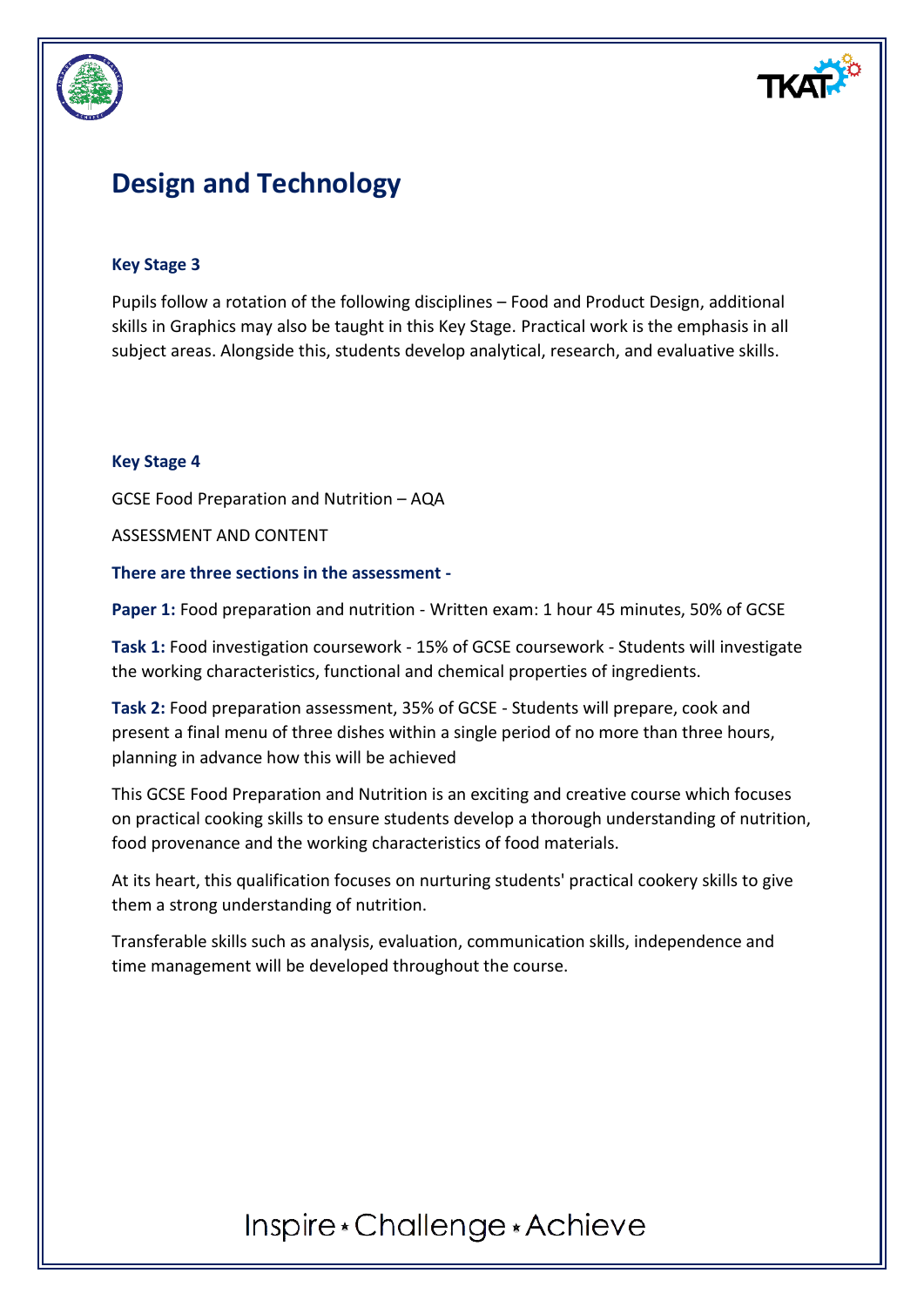

### **Food preparation skills are integrated into five core topics:**

Food, nutrition and health

Food science

Food safety

Food choice

Food provenance.

Upon completion of this course, students will be qualified to go on to further study or embark on an apprenticeship or full-time career in the catering or food industries.

Inspire\*Challenge\*Achieve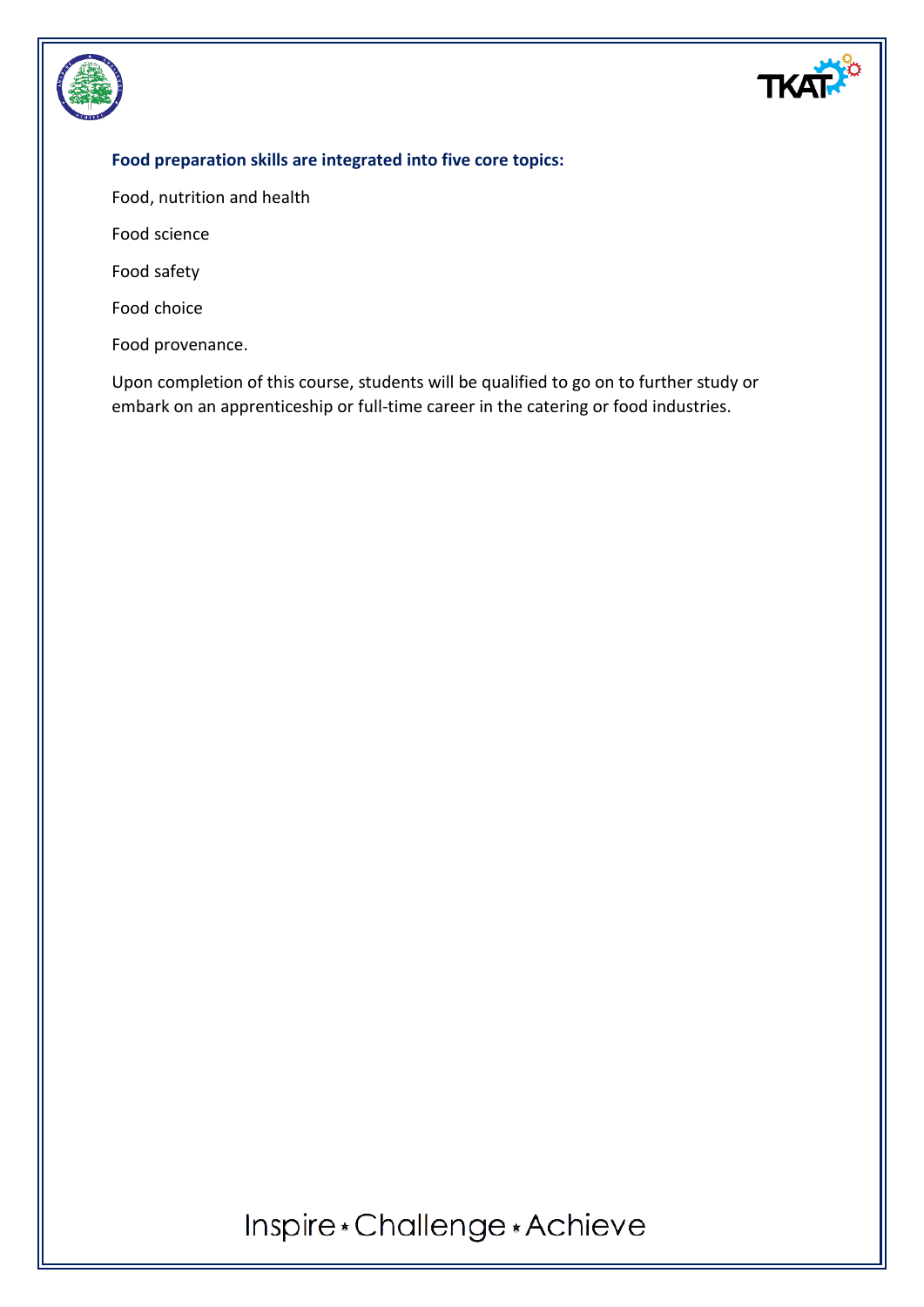

## **Key Stage 4**

GCSE Design Technology – AQA

ASSESSMENT AND CONTENT

#### **There are two sections for the assessment of this course –**

**Written exam:** 2 hours, 50% of GCSE

Non-exam assessment (NEA): 30–35 hours approximately, 50% of GCSE

GCSE Design and Technology will prepare students to participate confidently and successfully in an increasingly technological world. Students will gain awareness and learn from wider influences on Design and Technology, including historical, social, cultural, environmental and economic factors. Students will get the opportunity to work creatively when designing and making and apply technical and practical expertise.



# Inspire \* Challenge \* Achieve